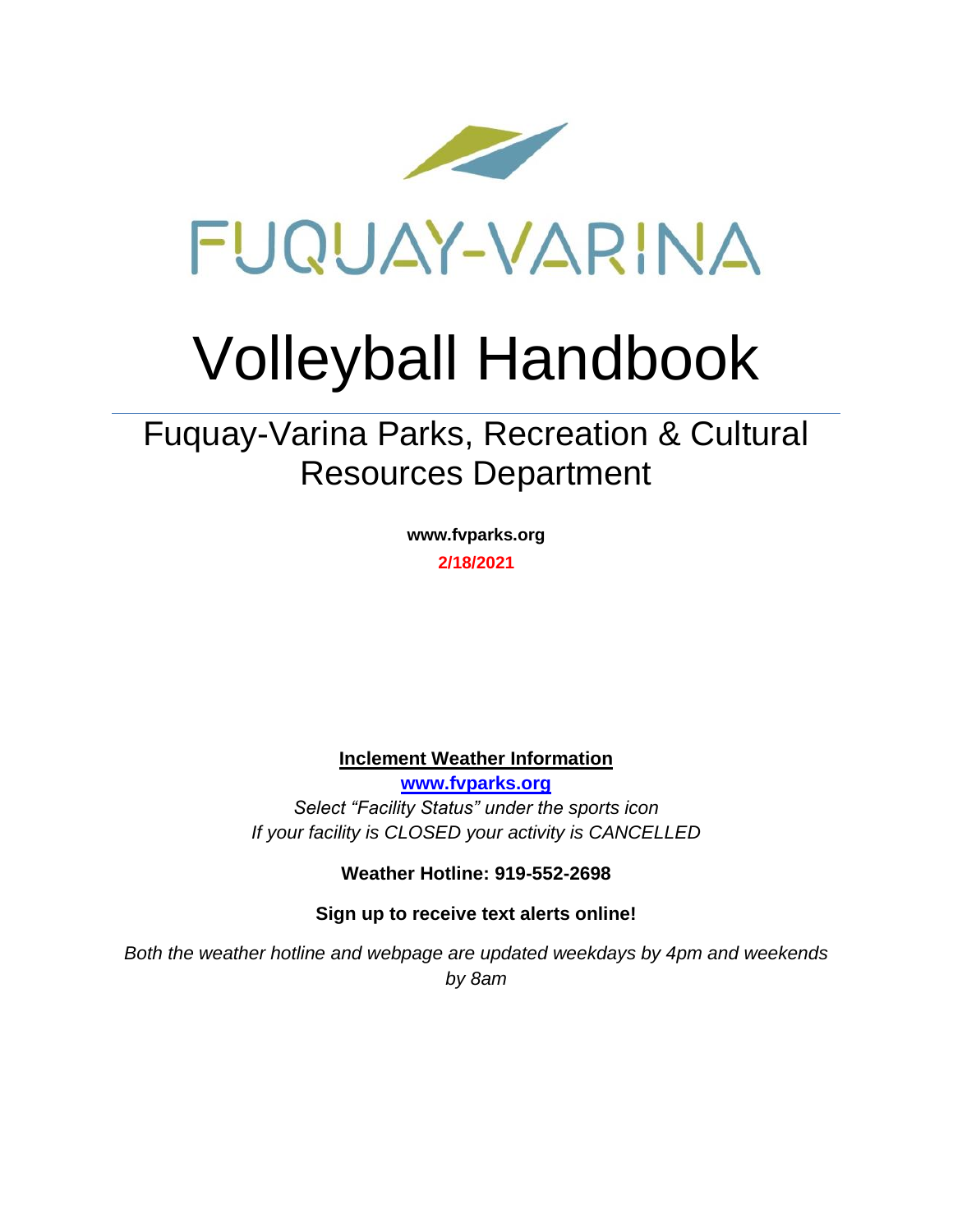# **I. General Information**

- a. The Town of Fuquay-Varina's volleyball league administered through Fuquay-Varina Parks, Recreation and Cultural Resources Department will focus on providing a recreational, fun, safe option for players to learn and enjoy the game of volleyball. Good sportsmanship and skill development should be the main goal of all coaches. Winning is secondary to having fun and learning the game.
- b. All rule interpretations will be administered by the Fuquay-Varina Parks, Recreation & Cultural Resources Department (FVPRCRD).
- c. All team activities must be supervised by an approved head or assistant coach.
- d. No unsanctioned activities are permitted. Unsanctioned activities include practices held away from town owned/leased property; practices/activities held outside of the team's schedule provided by FVPRCRD.
- e. All who wish to participate in Fuquay-Varina Parks, Recreation and Cultural Resources Athletic Programs must register and pay the registration fee prior to being assigned a team and participating in the program.

## **II. Coaches and Assistant Coaches**

- a. No team shall have more than two (2) coaches. They are designated as Head Coach and Assistant Coach.
- b. Head coach appointments are to be made by the Recreation Department for one (1) season. All coaches will be evaluated following each season. This evaluation will be used to determine whether or not he/she will be invited back to represent a team in the future.
- c. All coaches are required to submit a formal application and background check. The background checks are subject to approval of the Parks, Recreation & Cultural Resources Department.
- d. All Assistant Coaches may be selected by the Head Coach after the teams have been determined, pending approval of the Recreation Department. Assistant Coaches must submit a formal application and background check.
- e. All coaches must understand and agree to carry out the duties, responsibilities, policies, and philosophies as established by the Town of Fuquay-Varina Parks, Recreation & Cultural Resources Department. All coaches must be approved by the Recreation Department. Any coach not carrying out these duties and responsibilities will be subject to dismissal.
- f. Head Coaches are required to hold a preseason parent meeting to discuss rules, conduct, responsibilities, etc.
- g. Coaches should always keep in mind they are setting examples in sportsmanship and fair play and should always conduct themselves accordingly.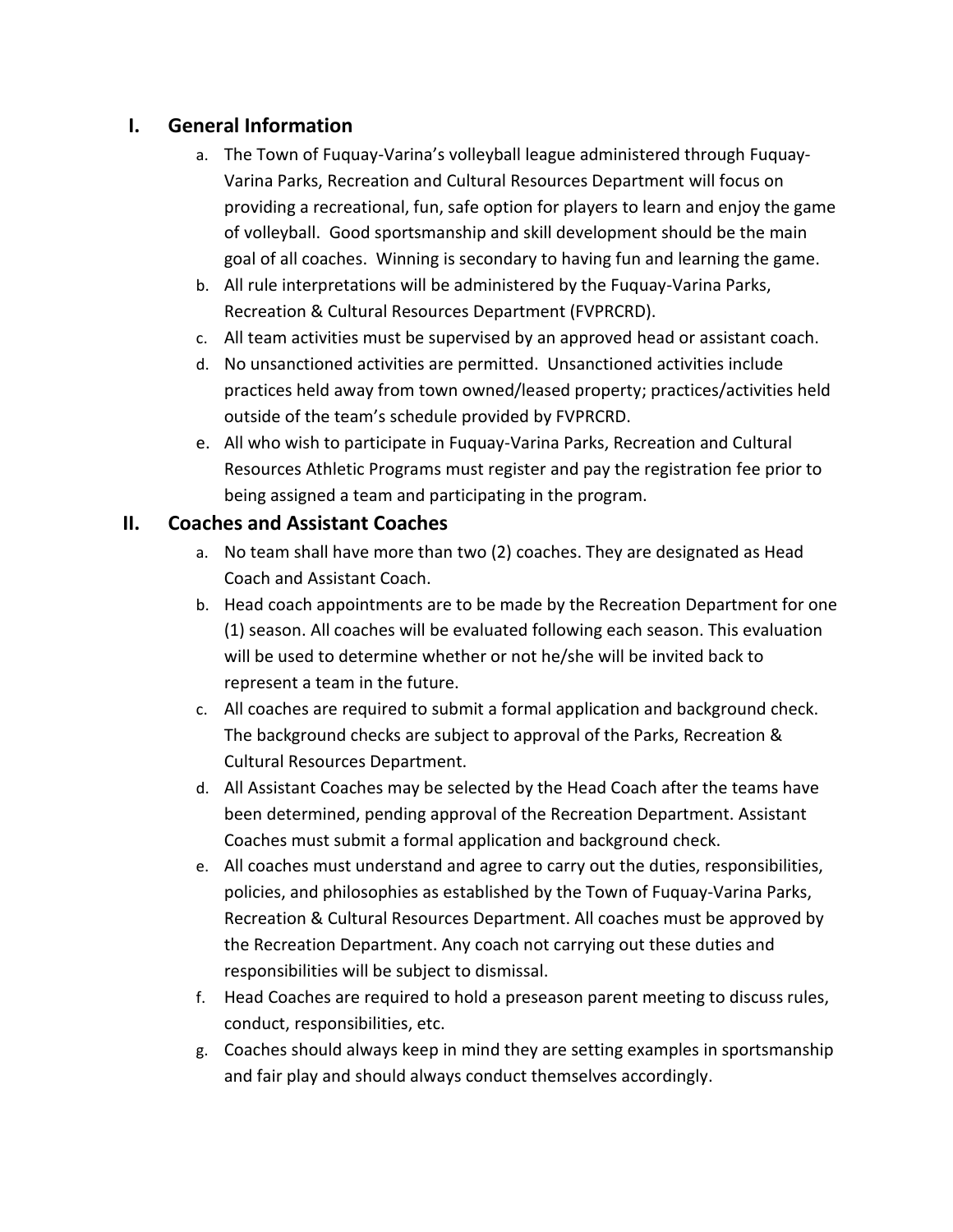- h. Only the Head Coach and their Assistants will be allowed on the bench during the playing of an official game.
- i. Only the head coach may confer with officials during the play of a regulation game. Any assistant coaches who approach an official during play may be removed from the game.
- j. Coaches are responsible for reporting players who have dropped from their team. If a spot opens FVPRCRD will fill the opening with the next player available on the wait list. If no players are on the waitlist the roster spot will remain open.
- k. All coaches must wear their FVPRCRD issued coaches shirts and wristbands to all team activities. No coach will be permitted in the bench area that is not in uniform.
- l. Coaches are responsible for leaving the bench area clean after their game. Please pick up any trash, equipment or items before leaving.
- m. Coaches must remain in their teams designated area during play. Assistant coaches must remain on the bench during play.

#### **III. Communication**

a. **24 HOUR RULE:** Parents sometimes disagree with a coach's decision or coaching style, especially when it involves their child. Parents must understand that the coach does not represent a player, but the entire team and must make decisions from the team perspective first and foremost. For parents, it is important to separate their child's sports development from game emotions. For this reason, we have adopted the "24 HOUR RULE," which simply states that the coach will not discuss game situations until at least 24 hours after the game. This rule helps to move the discussion away from the presence of the players and allows all parties to have time to put things in perspective and cool off if necessary. This rule also applies to coaches and parents contacting the recreation department.

#### **Contact Info:** *Primary Contact – Adam Hairr*

**Adam Hairr**, Athletic Program Administrator **Trey Baggett**, Athletic Program Specialist Office: 919-753-1033 Office: 919-753-1866 [ahairr@fuquay-varina.org](mailto:ahairr@fuquay-varina.org) distribution to the end of the three to the end of the state of the end of the state o

**Thomas DeGruchy,** Athletic Program Specialist **Sidney Peterson,**Athletic Program Specialist Office: 919-753-1867 Office: 919-552-1439 [tdegruchy@fuquay-varina.org](mailto:tdegruchy@fuquay-varina.org) [speterson@fuquay-varina.org](mailto:speterson@fuquay-varina.org)

Office: 919-552-1430 **Administration Offices**  $\frac{1}{100}$  [info@fvparks.org](mailto:info@fvparks.org)  $\frac{1}{100}$  and  $\frac{1}{100}$  and  $\frac{1}{100}$  and  $\frac{1}{100}$  and  $\frac{1}{100}$  and  $\frac{1}{100}$  and  $\frac{1}{100}$  and  $\frac{1}{100}$  and  $\frac{1}{100}$  and  $\frac{1}{100}$  and  $\frac{1}{100}$  and  $\frac{1}{100}$  and

**Fuquay-Varina Community Center Parks, Recreation and Cultural Resources**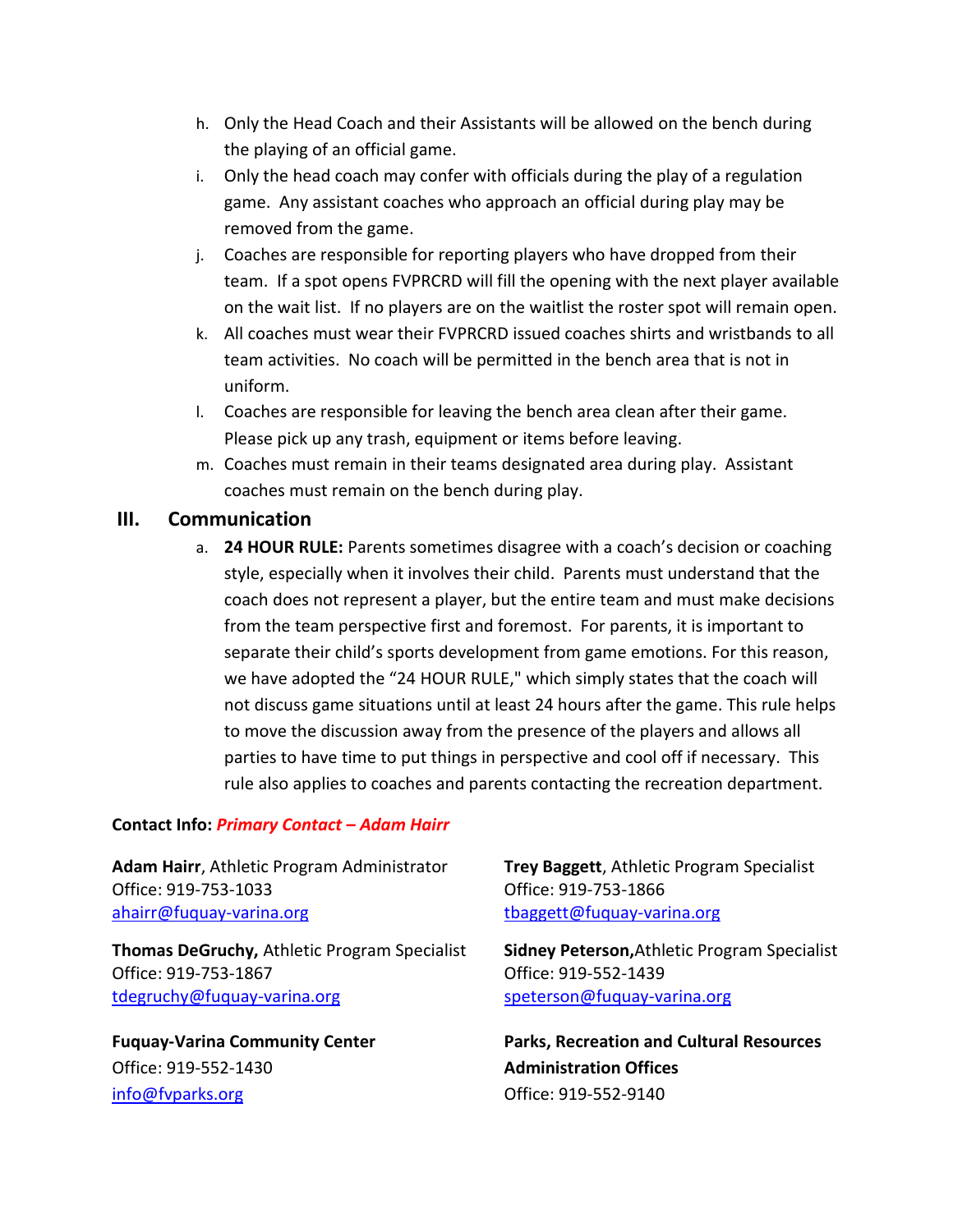## **IV. Weather Updates**

- a. Decisions are made weekdays by 4pm and Weekends by 8am or as status changes. Once the decision is made, FVPRCRD will email coaches so that they can communicate with their parents any changes. You can also check for updates by visiting www.fvparks.org and selecting 'Field Status' icon. If your facility is listed as "CLOSED" then your activity is cancelled. Coaches and families may also check the town's **weather hotline by dialing 919-552-2698**.
- b. An attempt will be made to reschedule all games that are cancelled due to inclement weather. If space/time allows, rained out practices may be rescheduled at the discretion of the FVPRCRD. Coaches may not request to change game times once schedule has been posted.

#### **Text Message Alert Sign-up Instructions**

- 1. Go to FVPARKS.ORG
- 2. Either:
	- o Hover your mouse over the "Sports" tab, which will bring down a list of links. From there, you will find the "Alerts from PRCR" link on the left-hand side; click the link to go to the Alerts page.
	- o Or click the "Sports" tab, which will take you to the main sports page. From there, you will find and click the link labeled "Alerts from PRCR".
- 3. You will then be directed to the Fuquay-Varina Alert Center. Find the link in the grey box labeled **"Notify Me ®"**
- 4. Click the "Notify Me" link. (To subscribe to text and/or email alerts.)
- 5. Type your email address in the box labeled "Email Address" and click the button labeled "Sign In".
- 6. For text message alerts, check the 2nd box that reads *"I would like to be able to receive text messages on my mobile phone"* and type your desired phone number in the box provided. Click save before continuing.
- 7. Underneath the Alert Center there are two icons beside PRCR Alerts:  $\blacksquare$  &  $\blacksquare$ 
	- $\circ$  To subscribe or unsubscribe, you must click the Mobile phone icon,  $\boxplus$  beside PRCR Alerts. Once completed there will be a green check mark on the icon, which will look like:  $\mathbb{E}$

You will receive a text message asking to receive text alerts from PRCR. Reply **"Y"** to opt into the service. Once you reply "Y" you will receive a text confirming that you are signed up to receive text alerts.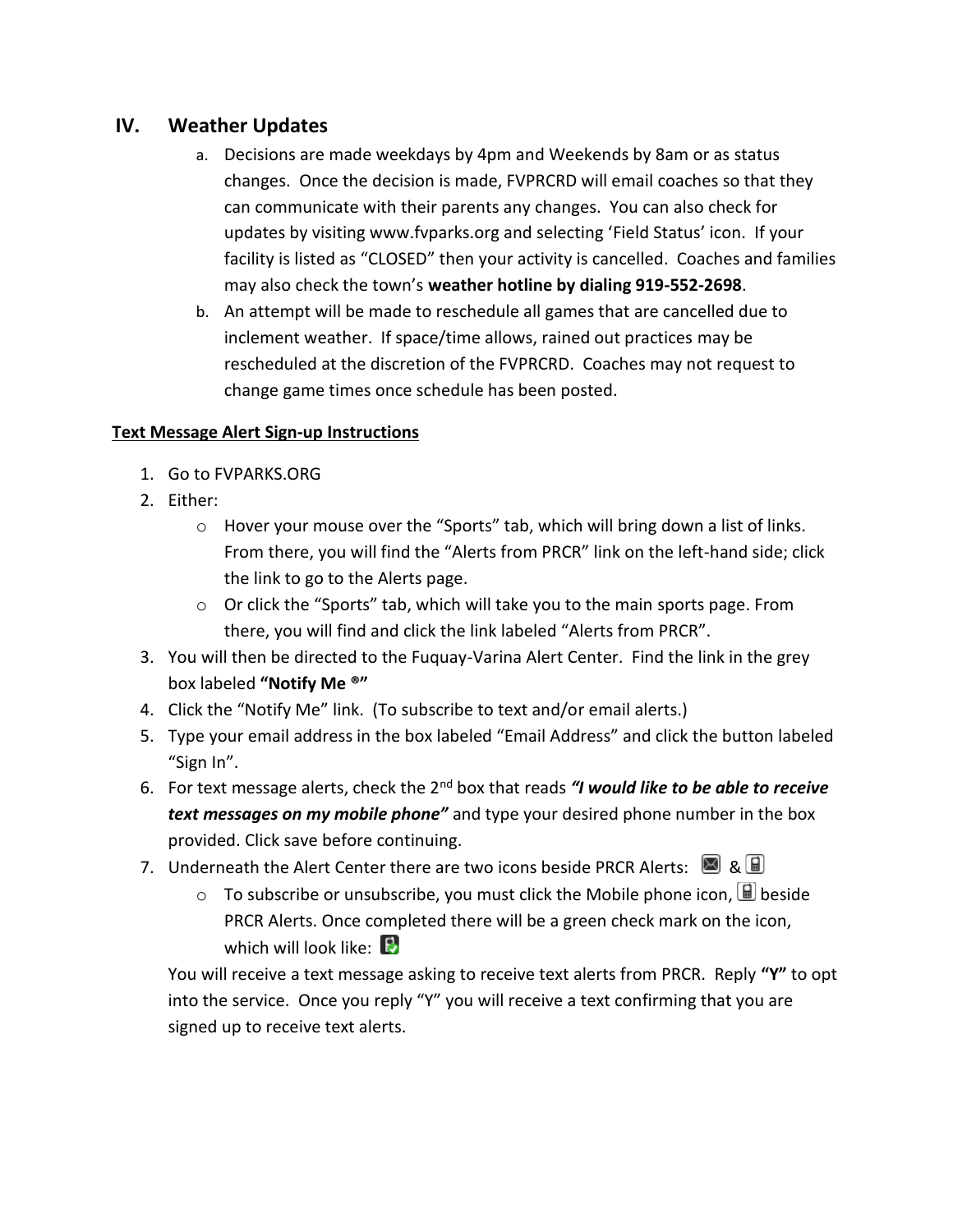# **V. Uniforms and Equipment**

- a. Shirts will be provided by the FVPRCRD. Parents may be required to purchase additional equipment.
- b. Teams shall NOT alter the uniforms that are distributed to players in any manner (including adding names to shirts, cutting sleeves, changing colors). Parents will be responsible for the cost of replacing a modified uniform.
- c. No jewelry, including earrings, shall be worn by any player. Hair clips must be soft, elastic ties and may not be metal/plastic.
- d. All players are required to wear protective knee pads during all practices and games.
- e. Coaches will be issued a shirt and wristband that must be worn to all practices and games. Once a coach has been approved (both assistant and head) they may come by the Community Center and pick up their shirt and wristband.
- f. All volleyball equipment will be kept onsite and set up by FVPRCRD staff for each practice and game.
- g. All players are required to wear solid black shorts and closed toe athletic shoes.
- h. Uniforms must be the outermost garment worn during play. Uniforms must be tucked in.

# **VI. Playing Rules**

- a. All rules are governed by NC High School Rules unless otherwise specified in the local league rules listed herein.
- b. There will be a five (5) minute grace period for the first game. Teams may start a game with five (5) players. Opposing teams are not required to play with less than six (6) players should a team need to start with five (5) players. If less than 5 players are present the game will be considered a forfeit, but teams may play an unofficial match using a combination of players from both teams.
- c. All other games will start at the regular scheduled game time or immediately following the previous game.
- d. Matches consist of the best two out of three sets.
- e. The first two sets are 25 points. The third set (if necessary) will be 15 points. Teams must win a set by two (2) points.
- f. Scoring is done by rally/point system: if the serving team scores a point it continues to serve; if the receiving team scores a point it gains the serve.
- g. When a team gains the serve it must rotate one position clockwise before serving.
- h. Play begins with a serve. A serve contacting and crossing the net will remain in play. Serves that do not cross the line, or land out of bounds, will result in the receiving team being awarded a point and the ball to serve. A reserve is awarded when a player releases the ball for service, then catches it or drops it on the floor.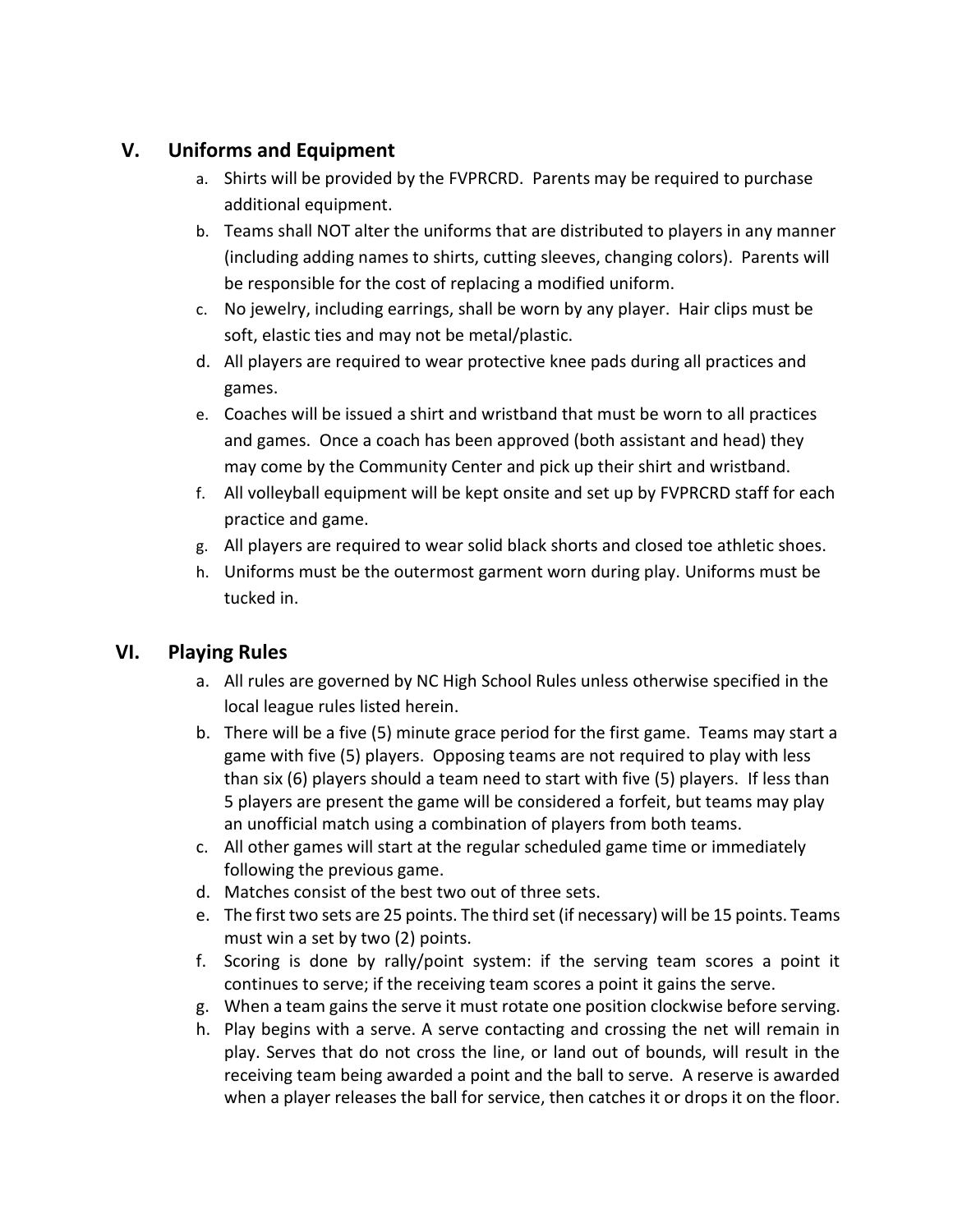- i. Teams are not allowed more than three (3) touches before sending the ball over the net. The ball must go over the net on the  $3<sup>rd</sup>$  contact.
- j. Players may not contact the net. Net contact will result in a point awarded to the opposite team.
- k. If the ball strikes the roof it will remain in-play as long as teams are within their allotted 3 touches and the ball does not cross the net. If the ball strikes the roof on a serve, the ball is out of bounds.
- l. Each team will have two (2) time-outs of 60 seconds per set.
- m. Substitutions may occur after a dead ball.
- n. There shall be a 5 consecutive serve maximum for each team. Once a player has achieved 5 consecutive points while serving, the serve will move to the other team**.**
- o. Player Positioning
	- i. Teams will have six (6) players located in the following manner: right back, right front, center front, left front, left back, and center back.
	- ii. Serving is done from the right back position.
		- 1. *11U Division:* Serves must be made behind the black line (approximately four feet closer to the net).
		- 2. *14U and 17U Divisions:* All players must serve behind the grey line.
		- 3. **11U Division:** Player rotation occurs after the team transitions from receiving to serving role. Rotation pattern will be as follows: right back (serve)  $\rightarrow$  center back  $\rightarrow$  left back $\rightarrow$  left front  $\rightarrow$  center front  $\rightarrow$  right front  $\rightarrow$  bench  $\rightarrow$  right back (serve). Players sub in at the right back position and follow the rotation. Players will sub out at the right front position.
		- 4. **14U and 17U Divisions** –Coaches have the option to rotate players (as in 9-10; 11-12-year-old divisions), or request for substitutions. Coaches need to signal the officials for substitutions and the officials must acknowledge the subs before the players enter the game. Whichever option a team chooses to begin a match, it must stay with that option for the entire match.
	- iii. Players must play half of the match and must serve at least one (1) time during the match. If a coach intentionally does not use a player half of the match or intentionally does not allow them to serve, then the match will be a forfeit.
- p. All games will have one (1) official and no line judges.

## **VII. Protest Procedure**

- a. The only legal protest is one involving the use of an ineligible player.
- b. Player eligibility protests must be submitted in writing by the head coach and must be filed within 24 hours of the game in question. All decisions about protests will be determined by the Parks and Recreation staff.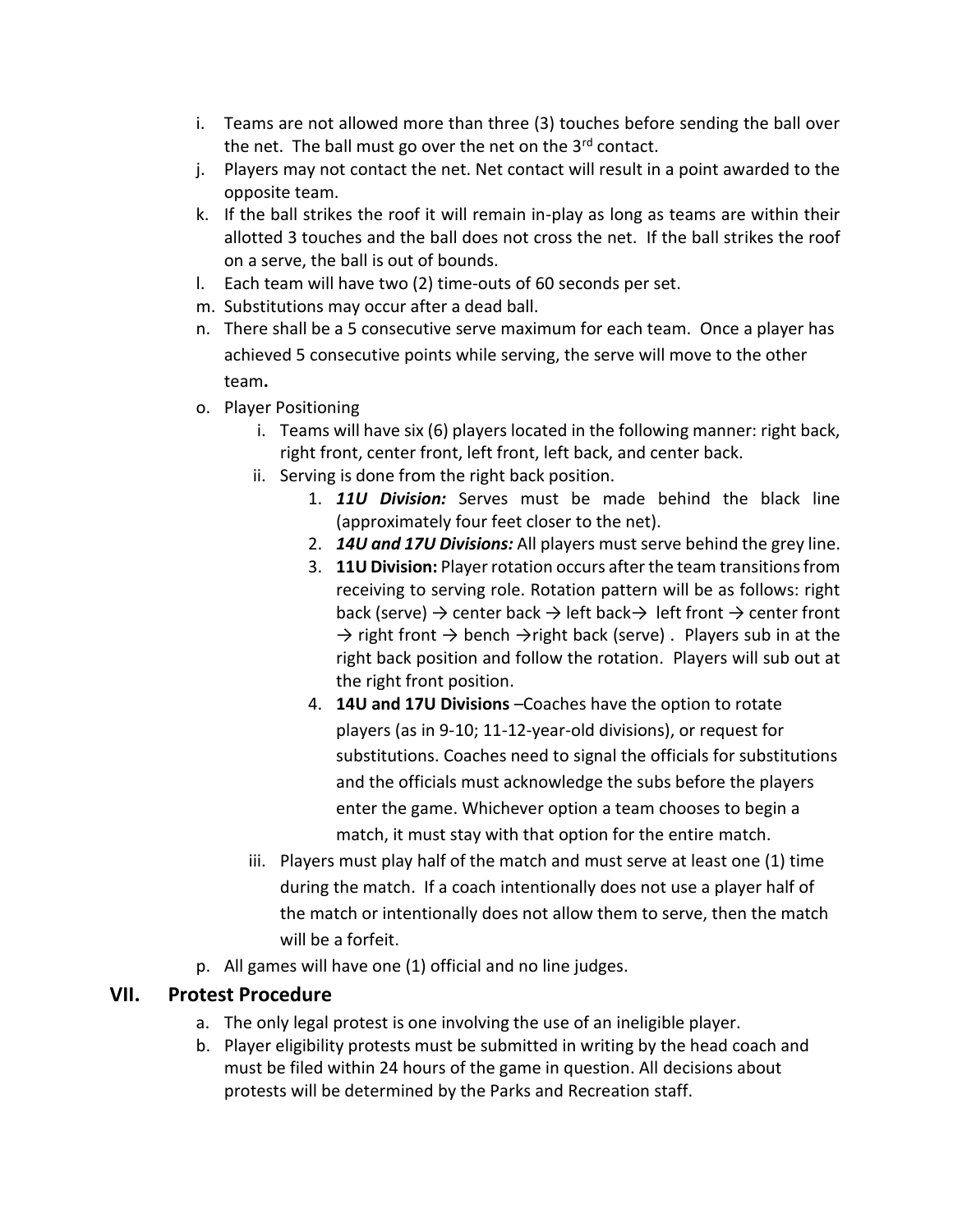c. No head coach or assistant coach may leave the bench during a game to protest a call made by an official.

### **VIII. Schedules**

- a. Practices will be held during the week and on weekends until games begin. After the start of the game season, practices will be scheduled during the week with games being held on the weekend.
- b. The Town of Fuquay-Varina Parks, Recreation and Cultural Resources Department reserves the right to make changes to activity schedules when necessary.

## **IX. Awards**

a. FVPRCRD provides individual awards for all players. Coaches are responsible for passing out individual awards to each player. If an award cannot be given to a player, please return it to the Fuquay-Varina Community Center and notify the parent that they may pick up their award there. Divisions 10U and older will receive individual achievement certificates.

## **X. COVID Rules**

- a. Parents are required to self-assess their children and additional persons they are bringing before attending each activity. If symptoms are present or attendees have recently been exposed to someone with COVID-19, please do not attend the activity and notify our designated COVID-19 Full-Time Staff contact.
- b. All spectators, coaches, and participants must wear a mask at all times, including while actively participating.
	- i. Any player, coach or spectator that wishes to be granted an exemption to the Mask Mandate as outlined in the Governor's current Executive Order (181) must provide a Doctor's note from his/her primary care physician that states he/she (the person applying for the exemption) is currently under their medical care and is not required to wear a mask during physical activity.
- c. All attendees are encouraged to stay in their vehicles until 10 minutes before their scheduled activity start time. This will allow the attendees in the prior event time to make their way out of the park.

## **XI. Code of Conduct**

a. Any coach, player or spectator that is ejected by an official or town staff member will be suspended for the team's next scheduled game. Suspensions may be